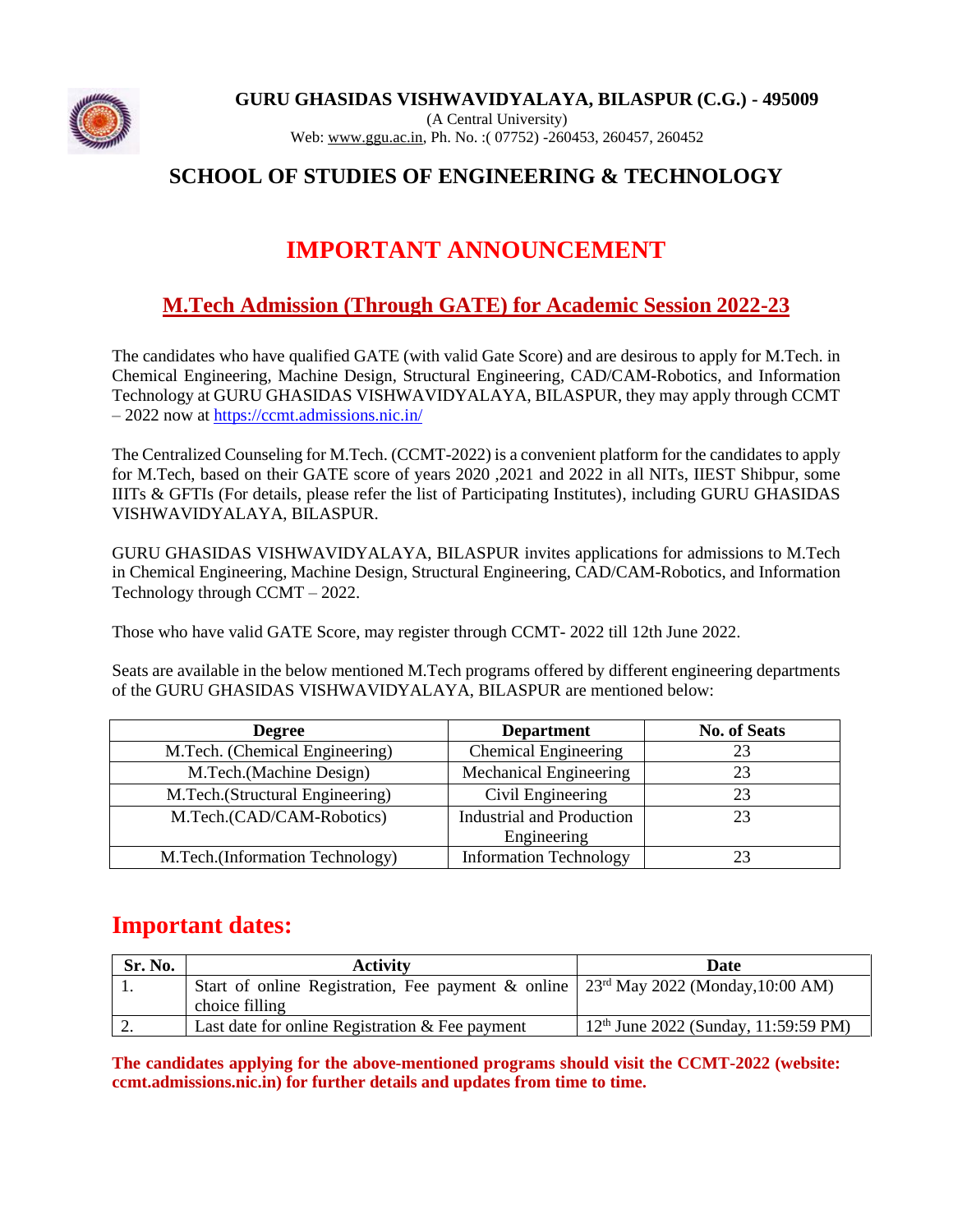| admissions.nic.in/CCMT/Applicant/report/seatmapping.aspx?boardid=105012221<br>C<br>$\leftarrow$                                                                                                                                         |                                                                                             | ★ □ 49 :<br>Q 12 ☆) |  |  |  |
|-----------------------------------------------------------------------------------------------------------------------------------------------------------------------------------------------------------------------------------------|---------------------------------------------------------------------------------------------|---------------------|--|--|--|
|                                                                                                                                                                                                                                         | Centralized Counselling for M.Tech/M.Arch/M.Plan Admissions<br><b>CCMT Counselling 2022</b> |                     |  |  |  |
| in Home                                                                                                                                                                                                                                 |                                                                                             |                     |  |  |  |
|                                                                                                                                                                                                                                         | View Mapping of [Institute, Department, PG Program] VS [GATE Paper & Qualifying Degree]     |                     |  |  |  |
|                                                                                                                                                                                                                                         | Institutes                                                                                  |                     |  |  |  |
| Guru Ghasidas Vishwavidyalaya, Bilaspur                                                                                                                                                                                                 |                                                                                             |                     |  |  |  |
|                                                                                                                                                                                                                                         | Department                                                                                  |                     |  |  |  |
|                                                                                                                                                                                                                                         | Department of Civil Engineering (CE)                                                        |                     |  |  |  |
|                                                                                                                                                                                                                                         |                                                                                             |                     |  |  |  |
|                                                                                                                                                                                                                                         | --Select--                                                                                  |                     |  |  |  |
| <b>ALL</b>                                                                                                                                                                                                                              |                                                                                             |                     |  |  |  |
| Department of Civil Engineering (CE)                                                                                                                                                                                                    |                                                                                             |                     |  |  |  |
|                                                                                                                                                                                                                                         | Department of Chemical Engineering (CH)                                                     |                     |  |  |  |
| Department of Industrial & Production Engineering (IP)                                                                                                                                                                                  |                                                                                             |                     |  |  |  |
|                                                                                                                                                                                                                                         | Department of Information Technology (IT)                                                   |                     |  |  |  |
|                                                                                                                                                                                                                                         | Department of Mechanical Engineering (ME)                                                   |                     |  |  |  |
| Content Owned and Maintained by Centralized Counselling for M.Tech/M.Arch/M.Plan Admissions.<br>Designed, Developed and Hosted by National Informatics Centre,<br>Ministry of Electronics & Information Technology, Government of India |                                                                                             |                     |  |  |  |

*Note:- Admission to the MTech in ECE and M.Tech in CSE of the Departments of Electronics and Communication Engineering and Computer Science Engineering will be announced separately. Candidates are advised to visit www.ggu.ac.in for further updates.*

# **General Instructions**

Registration for the "Centralized Counseling for M.Tech admission" (CCMT 2022) has started from 23rd May 2022.

Kindly visit https://ccmt.admissions.nic.in/ for more information. The last date of registration & fee payment is 12th June 2022.

Interested candidates can directly apply for admission in different technical institutes including (National Institute of Technologies (NITs), Indian Institute of Information Technologies (IIITs), IIEST Shibpur & Government Funded Technical Institutes (GFTIs) including Guru Ghasidas Vishwavidyalaya (A Central University) through CCMT 2022. Candidates can choose order of preferences from institutes among the M.Tech Programs in which the candidate is eligible based on his/her undergraduate degree & GATE paper, he/she has appeared.

**GATE candidates will be entitled for stipend/Scholarship as per the AICTE norms.**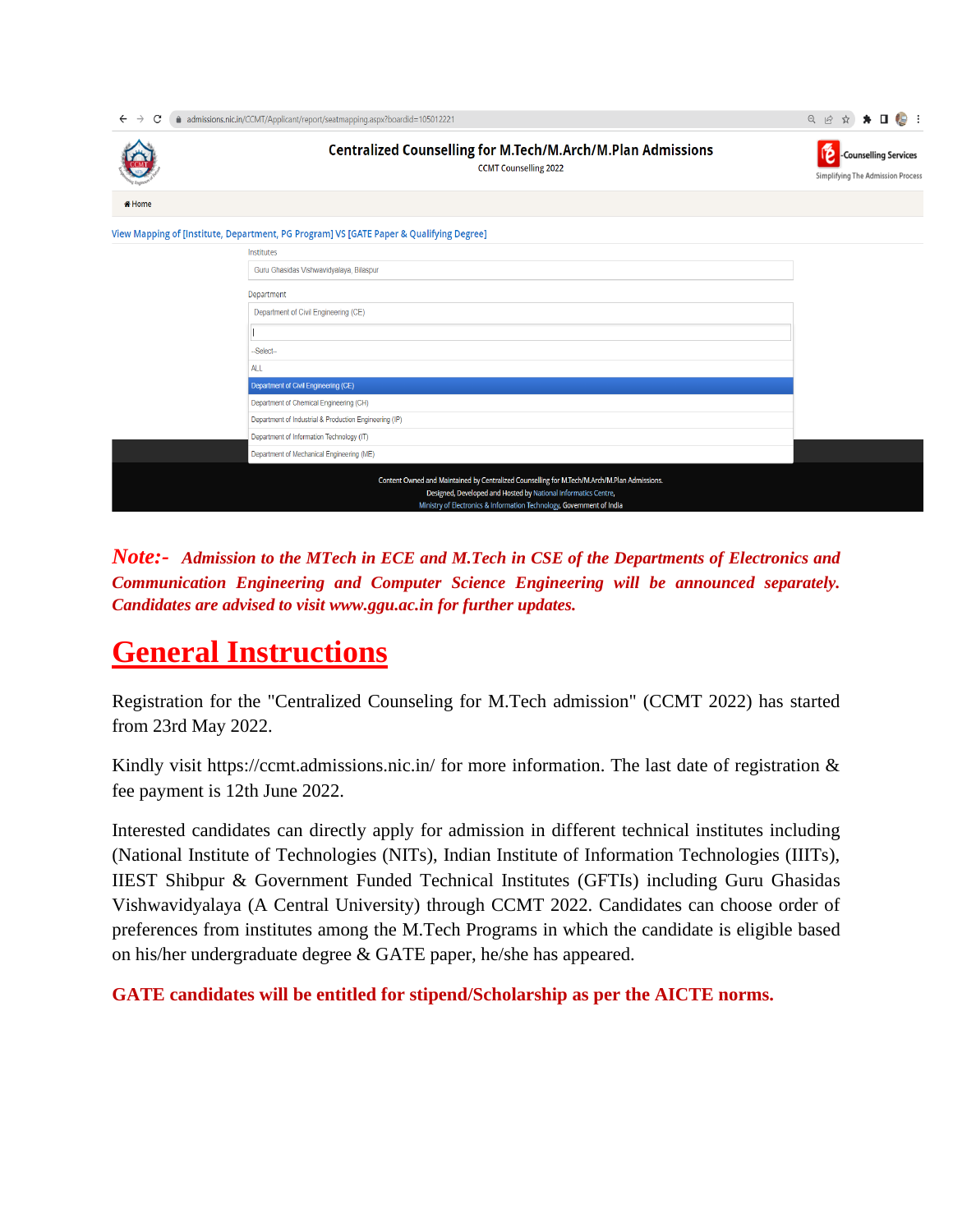# **Seats Matrix of M.Tech Courses of GGV for the academic session 2022-23**

#### **Seat Matrix**

| <b>Institute</b>                                     | <b>Department</b>                                               | Programme                      | Group   | <b>OPEN</b>     | <b>OPEN-</b><br>PwD | <b>EWS</b>     | EWS-<br>PwD    |    | SC SC-<br><b>PwD</b> | <b>ST</b> | ST-<br>PwD   | <b>OBC</b> | OBC-<br>PwD  | <b>Total</b> |
|------------------------------------------------------|-----------------------------------------------------------------|--------------------------------|---------|-----------------|---------------------|----------------|----------------|----|----------------------|-----------|--------------|------------|--------------|--------------|
| Guru Ghasidas Vishwavidyalaya, Bilaspur-<br>(436999) | Department of<br>Civil<br>Engineering-<br>(CE)                  | Structural<br>Engineering-(SU) | Group 1 | 10 <sup>1</sup> |                     | $\overline{2}$ | 0              | 3  | $\mathbf 0$          |           | $\mathbf 0$  | 6          | $\Omega$     | 23           |
| Guru Ghasidas Vishwavidyalaya, Bilaspur-<br>(436999) | Department of<br>Chemical<br>Engineering-<br>(CH)               | Chemical<br>Engineering-(CE)   | Group 1 | 10              |                     | $\overline{2}$ | $\mathbf{0}$   | 3  | $\mathbf{0}$         | 1         | $\mathbf{0}$ | 6          | $\Omega$     | 23           |
| Guru Ghasidas Vishwavidyalaya, Bilaspur-<br>(436999) | Department of<br>Industrial &<br>Production<br>Engineering-(IP) | CAD/CAM-<br>ROBOTICS-(R1)      | Group 1 | 10 <sup>1</sup> |                     | $\overline{2}$ | $\overline{0}$ | 3  | $\mathbf 0$          | 1         | $\mathbf 0$  | 6          | $\mathbf 0$  | 23           |
| Guru Ghasidas Vishwavidyalaya, Bilaspur-<br>(436999) | Department of<br>Information<br>Technology-(IT)                 | Information<br>Technology-(IT) | Group 1 | 10              |                     | 2              | 0              | 3  | 0                    | 1         | $\mathbf 0$  | 6          | $\Omega$     | 23           |
| Guru Ghasidas Vishwavidyalaya, Bilaspur-<br>(436999) | Department of<br>Mechanical<br>Engineering-<br>(ME)             | Machine Design-<br>(MD)        | Group 1 | 10              |                     | $\overline{2}$ | $\Omega$       | 3  | $\Omega$             | 1         | $\Omega$     | 6          | $\Omega$     | 23           |
|                                                      |                                                                 | <b>Total Seats</b>             |         | 50              | 5                   | 10             | $\mathbf{0}$   | 15 | $\mathbf{0}$         | 5         | $\Omega$     | 30         | $\mathbf{0}$ | 115          |

## **Fee Structure of GGV for M.Tech Courses for Session 2022-2023**

| <b>Name of Course</b> |                           | M. Tech.           |               |                        |
|-----------------------|---------------------------|--------------------|---------------|------------------------|
| S. No.                | <b>Particulars</b>        | <b>Onetime Fee</b> | Yearly<br>Fee | <b>Semester</b><br>Fee |
| $\mathbf{1}$          | <b>Admission Fee</b>      | 600                |               |                        |
| $\overline{c}$        | <b>Enrolment</b> Fee      | 200                |               |                        |
| 3                     | Library Fee               |                    | 300           |                        |
| $\overline{4}$        | <b>Sports Fee</b>         |                    |               | 250                    |
| 5                     | Students welfare Fund     |                    | 100           |                        |
| 6                     | Medical Fee               |                    | 100           |                        |
| $\overline{7}$        | **E-Suvidha Fee           |                    |               |                        |
| 8                     | Magazine Fee              |                    | 100           |                        |
| 9                     | Co-curriculum/School Fest |                    | 100           |                        |
| 10                    | <b>Identity Card</b>      |                    | 50            |                        |
| 11                    | <b>Tuition Fee</b>        |                    |               | 13000                  |
| 12                    | Lab/Dept. Fee in Rs.      |                    |               | 1500                   |
| 13                    | <b>Examination</b> fees   |                    |               | 400                    |
|                       | <b>Total</b>              | 800                | 750           | 15150                  |